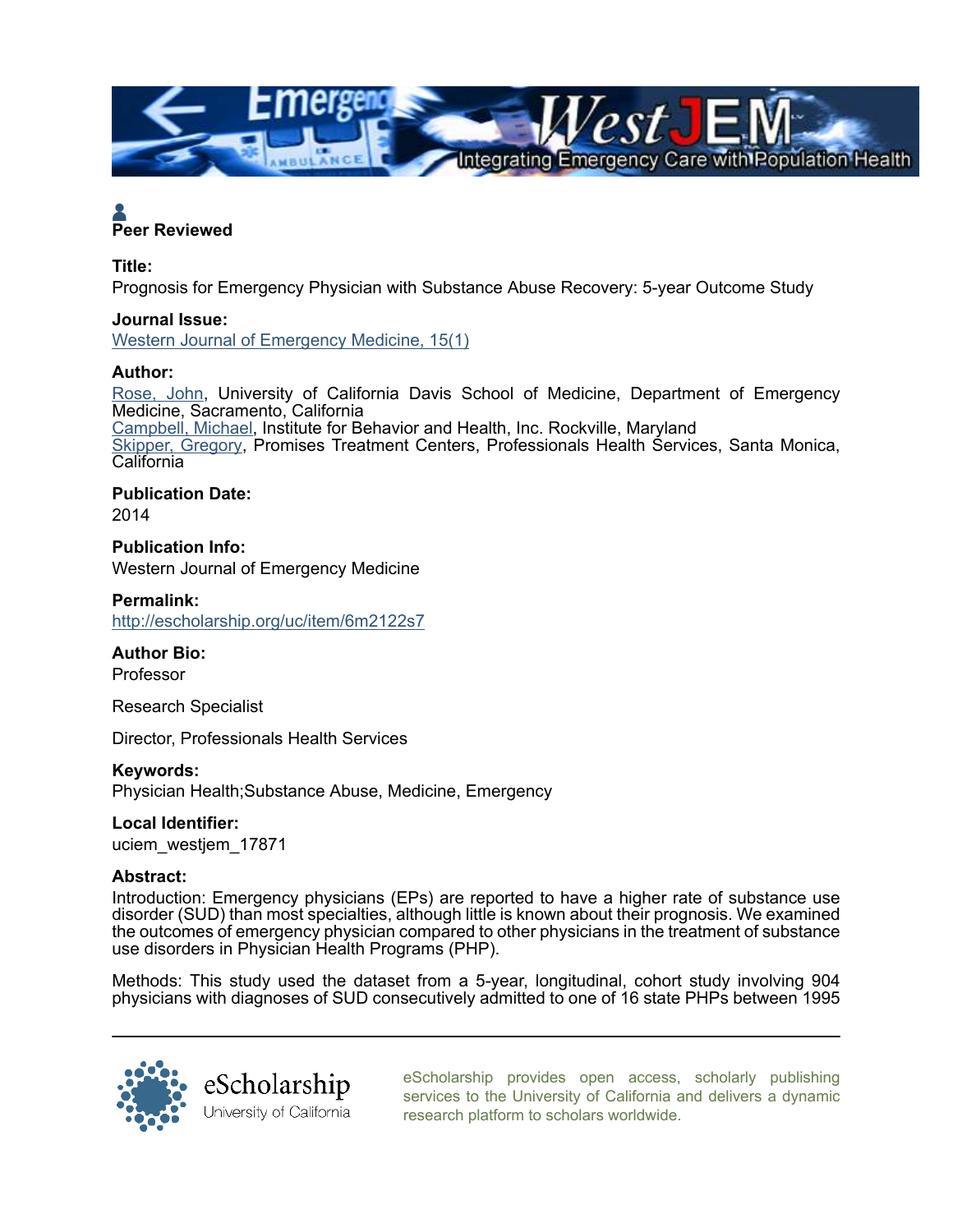and 2001. We compared 56 EPs to 724 other physicians. Main outcome variables were rates of relapse, successful completion of monitoring, and return to clinical practice.

Results: EPs had a higher than expected rate of SUD (odds ratio [OR] 2.7 confidence interval [CI]: 2.1–3.5, p,0.001). Half of each group (49% of EPs and 50% of the others) enrolled in a PHP due to alcohol-related problems. Over a third of each group (38% of EPs and 34% of the others) enrolled due to opioid use. During monitoring by the PHPs, 13% of EPs had at least one positive drug test compared to 22% of the other physicians; however, this difference was not significant ( $p\frac{1}{4}0.13$ ). At the end of the 5-year follow-up period, 71% of EPs and 64% of other physicians had completed their contracts and were no longer required to be monitored (OR 1.4 [CI: 0.8-2.6], p  $\frac{1}{4}$  0.31). The study found that the proportion of EPs (84%) continuing their medical practice was generally as high as that of other physicians (72%) (OR 2.0 [CI: 1.0–4.1], p ¼ 0.06).

Conclusion: In the study EPs did very well in the PHPs with an 84% success rate in completion and return to clinical practice at 5 years. Of the 3 outcome variables measured, rates of relapse, successful completion of monitoring, and return to clinical practice, EPs had a high rate of success on all variables compared to the other physician cohort. These data support the conclusion that EM physicians do well following treatment of SUD with monitoring in PHPs and generally return to the practice of emergency medicine. [West J Emerg Med. 2014;15(1):20–25.]

#### Copyright Information:



Copyright 2014 by the article author(s). This work is made available under the terms of the Creative Commons Attribution-NonCommercia[l4.0 license, http://creativecommons.org/licenses/by-nc/4.0/](http://creativecommons.org/licenses/by-nc/4.0/)



[eScholarship provides open access, scholarly publishing](http://escholarship.org) [services to the University of California and delivers a dynamic](http://escholarship.org) [research platform to scholars worldwide.](http://escholarship.org)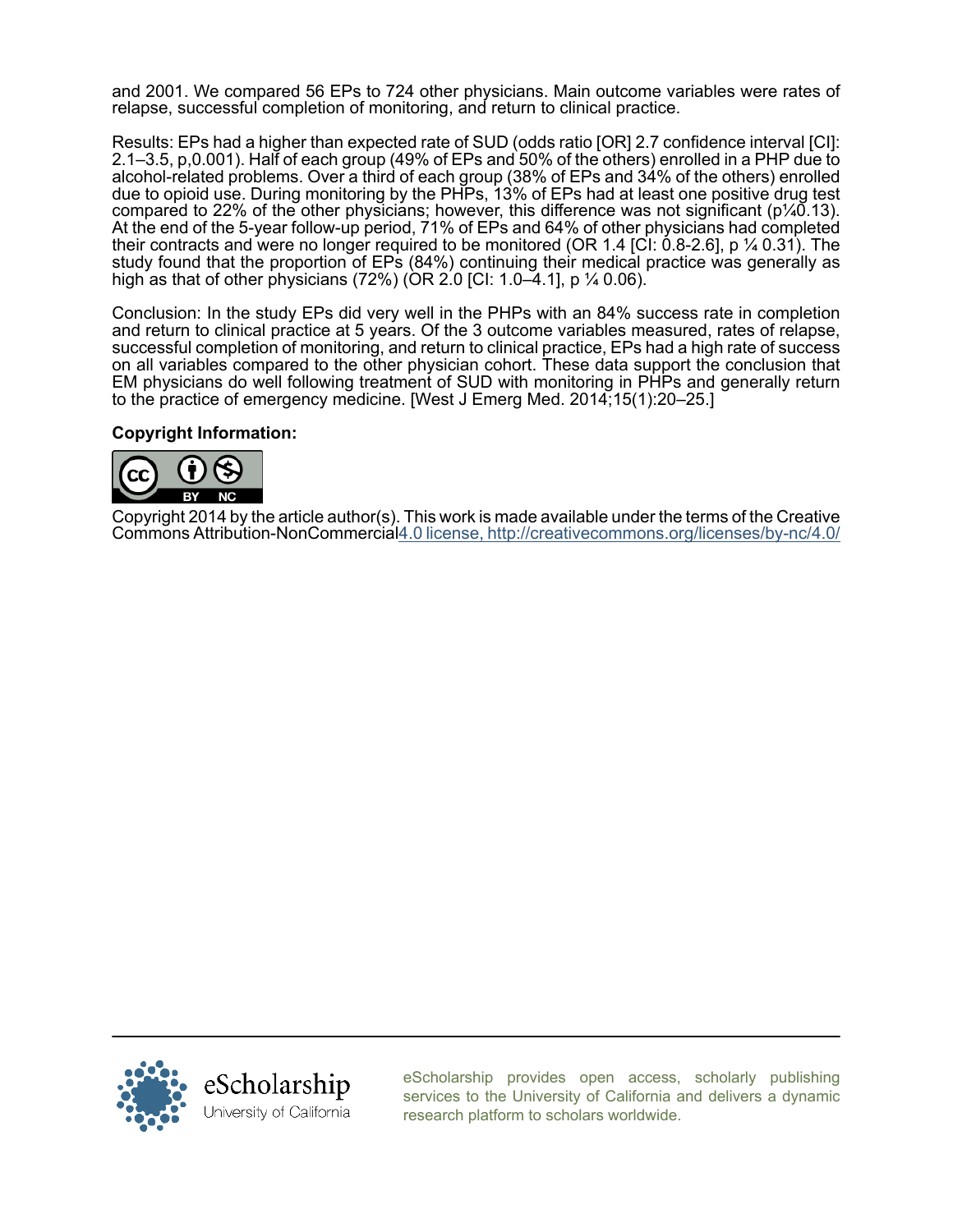## Prognosis for Emergency Physician with Substance Abuse Recovery: 5-year Outcome Study

| John S. Rose, MD*                  | University of California Davis School of Medicine, Department of Emergency            |
|------------------------------------|---------------------------------------------------------------------------------------|
| Michael Campbell, PhD <sup>†</sup> | Medicine, Sacramento, California                                                      |
| Gregory Skipper, MD <sup>‡</sup>   | <sup>†</sup> Institute for Behavior and Health, Inc., Rockville, Maryland             |
|                                    | <sup>‡</sup> Promises Treatment Centers, Professionals Health Services, Santa Monica, |
|                                    | California                                                                            |

Supervising Section Editor: Jeremy Hess, MD, MPH Submission history: Submitted April 4, 2013; Revision received May 28, 2013; Accepted July 15, 2013; Electronically published February 3, 2014 Full text available through open access at http://escholarship.org/uc/uciem\_westjem DOI: 10.5811/westjem.2013.7.17871

Introduction: Emergency physicians (EPs) are reported to have a higher rate of substance use disorder (SUD) than most specialties, although little is known about their prognosis. We examined the outcomes of emergency physician compared to other physicians in the treatment of substance use disorders in Physician Health Programs (PHP).

Methods: This study used the dataset from a 5-year, longitudinal, cohort study involving 904 physicians with diagnoses of SUD consecutively admitted to one of 16 state PHPs between 1995 and 2001. We compared 56 EPs to 724 other physicians. Main outcome variables were rates of relapse, successful completion of monitoring, and return to clinical practice.

Results: EPs had a higher than expected rate of SUD (odds ratio [OR] 2.7 confidence interval [CI]: 2.1–3.5,  $p<0.001$ ). Half of each group (49% of EPs and 50% of the others) enrolled in a PHP due to alcohol-related problems. Over a third of each group (38% of EPs and 34% of the others) enrolled due to opioid use. During monitoring by the PHPs, 13% of EPs had at least one positive drug test compared to 22% of the other physicians; however, this difference was not significant ( $p=0.13$ ). At the end of the 5-year follow-up period, 71% of EPs and 64% of other physicians had completed their contracts and were no longer required to be monitored (OR 1.4 [CI: 0.8-2.6],  $p = 0.31$ ). The study found that the proportion of EPs (84%) continuing their medical practice was generally as high as that of other physicians (72%) (OR 2.0 [CI: 1.0–4.1],  $p = 0.06$ ).

Conclusion: In the study EPs did very well in the PHPs with an 84% success rate in completion and return to clinical practice at 5 years. Of the 3 outcome variables measured, rates of relapse, successful completion of monitoring, and return to clinical practice, EPs had a high rate of success on all variables compared to the other physician cohort. These data support the conclusion that EM physicians do well following treatment of SUD with monitoring in PHPs and generally return to the practice of emergency medicine. [West J Emerg Med. 2014;15(1):20–25.]

## INTRODUCTION

The prevalence of substance abuse disorders (SUD) among physicians has been estimated between 10% and 14%.<sup>1,2</sup> This is similar to the prevalence in the general population.<sup>3</sup> More importantly, it has been reported that several specialties appear to have a higher than expected rate of SUD.<sup>1,4,5</sup> Anesthesiology,

emergency medicine, and psychiatry are the 3 specialties most commonly reported as being over-represented. In the most recent AAMC manpower survey, emergency medicine accounted for  $2.9\%$  of physicians,<sup>6</sup> whereas, reports in the literature suggest that EPs (EP) account for 7% to 18% of physicians treated for SUD and managed by Physician Health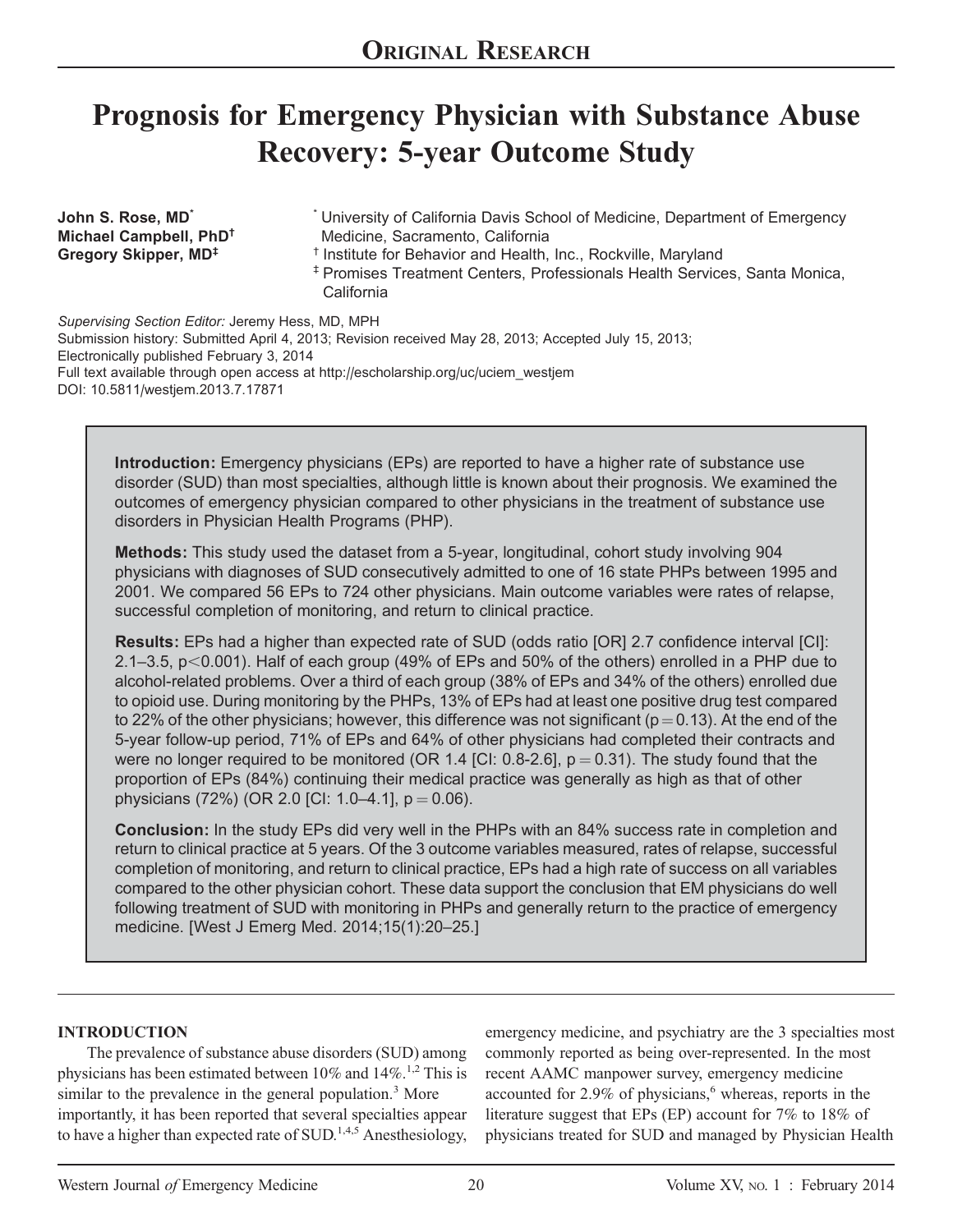Programs (PHPs).<sup>4,5,7</sup> Despite their reported higher rates of SUD and participation in PHPs, there are no published data focusing specifically on the prognosis and recovery of EPs in these programs.

As a group, physicians who are enrolled in PHPs do well, with a reported 75% to 90% abstinence rate at 5 years after treatment.<sup>2,5,8</sup> However, there are observed differences among specialties as to type of disorder and recovery success. Anesthesiologists, for example, suffer disproportionately from opioid dependence than alcohol dependence.<sup>9</sup> Surgeons appear to have a lower rate of return to clinical practice, although having a comparable 5-year successful completion rate.<sup>10</sup> It is unclear whether the subset of EPs served by PHPs have similar 5-year outcomes differences.

In this study, we use data from 16 state PHPs that followed participants with SUD for 5 or more years. The objective of the present study is to compare outcomes of EPs versus non-EPs EPs enrolled in state PHPs. To date, there are no reports regarding whether EPs perform as well as other physicians. It is also important to determine if there are any characteristics within the EP cohort that differ significantly from the non-EPs. We sought specifically to identify rates of relapse, monitoring contract completion, and successful return-to-clinical-practice after 5 years.

## METHODS

#### Design

The study used the dataset from a 5-year, longitudinal, cohort study reported previously, involving 904 physicians with diagnoses of substance abuse or dependence consecutively admitted to one of 16 state PHPs between 1995 and 2001.<sup>5</sup> The characteristics and outcomes of a subset of 56 EPs were compared to those of 724 other physicians. We restricted the comparisons to objective data from official records (for example, treatment services, attendance, sanctions by the program, reports to licensing boards) and from laboratory records (urine tests and other specimens). To protect the confidentiality of the physicians, members of each program's medical records department collected the data. Data were collected between November 2006 and January 2007 under training, supervision, and monitoring by the authors (GS). All components of this study were reviewed and approved by the Institutional Review Board of the Treatment Research Institute.

#### Participant Sample

Of the 904 participants in the original study, 42 (4.6%) were residents, all of whom were excluded from this study since they constituted a population of physicians who were both younger than the average practicing physician and therefore at higher risk of substance abuse and, although there were no significant differences between residents and practicing physicians on any outcome variables measured, their numbers were deemed too small to be conclusive. Residents excluded

from the study included 1 in emergency medicine and 41 in other specialties.

Of the remaining 862 participants, 64 (7.4%) were EPs. As stated previously, at the time these participants enrolled in PHPs, EPs account for 2.9% of the approximately 749,000 physicians (excluding residents) providing patient care in the U.S. The overrepresentation of EPs in the participant sample (odds ratio [OR] 2.7; confidence interval [CI]: 2.1–3.5,  $p<0.001$ ) is consistent with findings from previous studies of physician enrollment in substance abuse treatment programs.

#### Lost to Follow up

During the study period, 82 of the 862 participants (9.5%) moved out of their state program's jurisdiction. We had no access to any continuing records for those participants so they were not included in the analyses for this study. Those lost to follow up included 8 EPs and 74 other physicians. Comparisons between those lost to follow up and those retained in the study revealed no significant differences between groups on gender, age, primary substance of abuse at admission, history of prior treatment, or treatment participation status (mandatory vs. voluntary). Among those lost to follow up, there were no significant differences between EPs and other physicians on these same variables. We therefore carried out analyses comparing 56 EPs to 724 other physicians for whom 5 years of follow-up data were available.

#### Statistical Analysis

We analyzed demographic and outcome variables for EPs and other physicians using chi-square and t-test statistics for comparisons of proportions and means, respectively. We computed univariate ORs with 95% CIs to compare the 2 physician groups on selected binomial characteristics and outcomes. All ORs are the odds of the outcome in EPs compared to other physicians. We used SPSS for Windows version 15 (SPSS, Inc., Chicago, IL) for the analyses.

#### **RESULTS**

The study was based on treatment records from 16 programs that had previously participated in a survey of 42 PHPs conducted by the authors.<sup>5</sup> That original study described the structure, function, funding, and overall characteristics of the PHPs, as well as the intervention, evaluation, referral for treatment, and monitoring activities after treatment provided. We contacted the 26 PHPs that did not participate in the phase II record review, and all claimed lack of resources and/or regulatory impediments as the reason for declining to participate. The programs that did and did not participate in the follow-up study were not statistically or clinically significantly different for evaluation, referral, treatment, supervision, support, and monitoring practices. The 16 participating programs tended to be large: 31% were in the largest quarter of programs. The mean number of physicians in each program was 56 (range 11–119). Although these 16 programs may not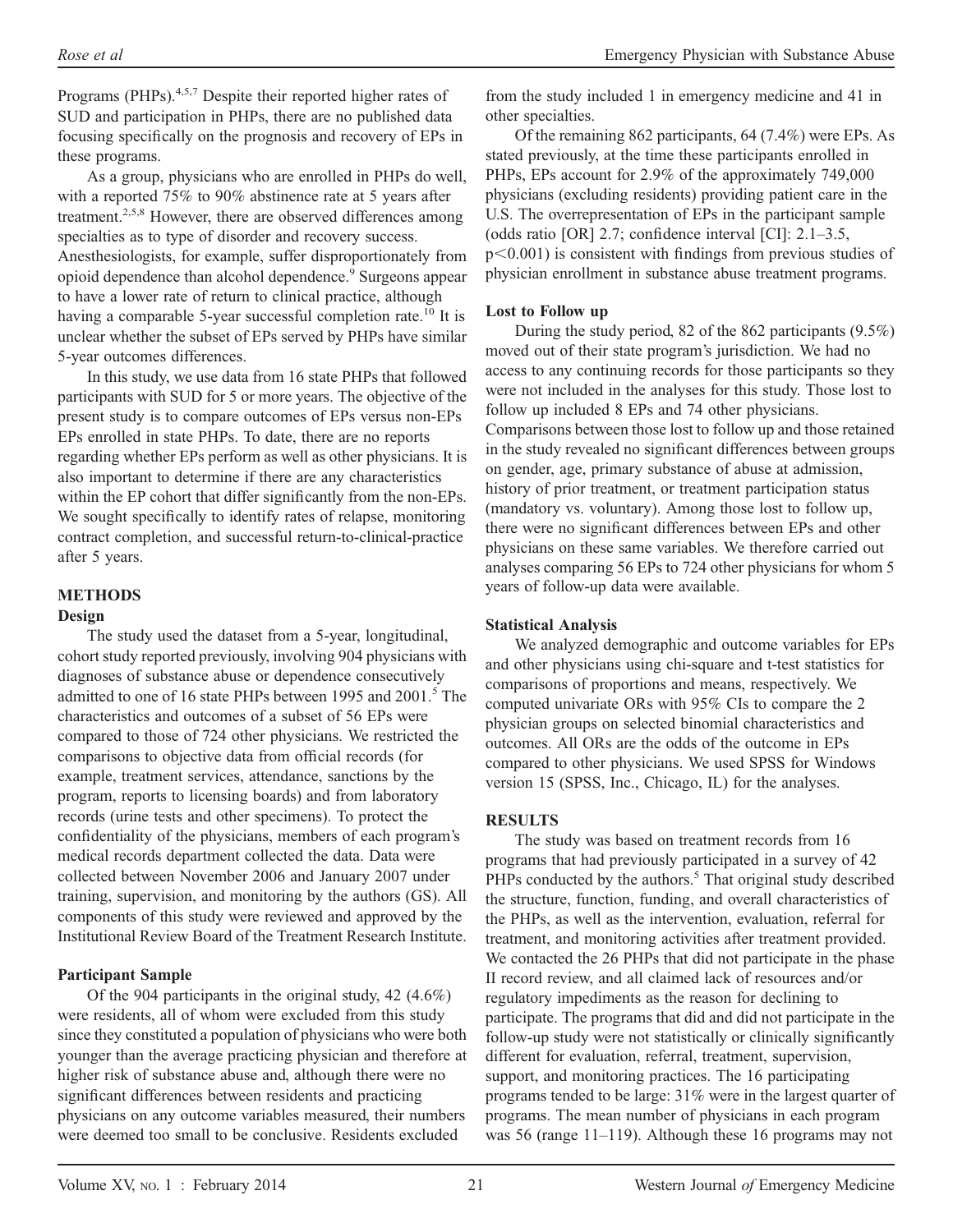| Table 1. Characteristics of emergency physicians and other      |
|-----------------------------------------------------------------|
| physicians participating in state physician health programs for |
| substance use disorders.                                        |

|                              | Emergency<br>physicians | Other<br>physicians |           |
|------------------------------|-------------------------|---------------------|-----------|
| Characteristic               | $(n = 56)$              | $(n = 724)$         | p-value** |
| Age at enrollment            |                         |                     |           |
| Mean $\pm$ SD                | $42 \pm 7$              | $44 \pm 8$          | 0.008     |
| Range                        | $27 - 63$               | $26 - 75$           |           |
| Gender                       |                         |                     |           |
| Male                         | 49 (91)                 | 621 (86)            | 0.41      |
| Female                       | 5(9)                    | 102 (14)            |           |
| <b>Enrollment status</b>     |                         |                     |           |
| Mandatory                    | 33 (60)                 | 409 (57)            | 0.67      |
| Voluntary                    | 22 (40)                 | 315 (43)            |           |
| History of prior treatment   |                         |                     |           |
| Yes                          | 26 (46)                 | 272 (38)            | 0.20      |
| No                           | 30(54)                  | 450 (62)            |           |
| Type of agreement            |                         |                     |           |
| Dependence (5-year)          | 48 (86)                 | 639 (88)            | 0.52      |
| Diagnosis/Abuse              | 8(14)                   | 85 (12)             |           |
| Primary drug of abuse        |                         |                     |           |
| Alcohol                      | 27 (49)                 | 357 (50)            |           |
| Opioids                      | 21 (38)                 | 242 (34)            |           |
| <b>Stimulants</b>            | 5(9)                    | 52(7)               | 0.89      |
| Sedatives                    | 0(0)                    | 27(4)               |           |
| Other                        | 2(4)                    | 39(5)               |           |
| Intravenous drug use history |                         |                     |           |
| Yes                          | 8(16)                   | 88 (13)             | 0.53      |
| No                           | 43 (84)                 | 587 (87)            |           |
| Number of substances         |                         |                     |           |
| Single                       | 25 (45)                 | 357 (49)            | 0.58      |
| Multiple                     | 31 (55)                 | 367 (51)            |           |
| Months in testing period     |                         |                     |           |
| Mean $\pm$ SD                | $48 \pm 25$             | $47 \pm 25$         | 0.97      |
| Range                        | $3 - 111$               | $0 - 155$           |           |
| Number of tests              |                         |                     |           |
| Mean $\pm$ SD                | $82 \pm 77$             | $86 \pm 75$         | 0.72      |
| Range                        | $2 - 364$               | $1 - 662$           |           |
|                              |                         |                     |           |

\* Values are number (percentage) unless otherwise indicated. † From t-test for independent means or chi-square test for comparison of proportions (two-tailed) as appropriate.

be considered nationally representative, they showed no obvious clinical, administrative, or organizational differences from those not participating.

The 780 participants in the present study were distributed

among the 16 programs so that on average, there were 4 EPs (range 0 to 12) and 45 other physicians (range 9 to 98) per PHP. EPs did not constitute more than 14% of the participants in any of the 16 programs. Examination of demographic, treatment, and outcome variables across PHPs did not reveal significant clustering by program. Nor was a relationship found between any of these variables and the year of enrollment in a PHP. Since there was no evidence of clustering by time or program, we compared the 56 EPs to 724 other physicians on a wide range of demographic, drug use, and outcome measures.

Descriptive characteristics of EM and other physicians are presented in Table 1. On average, program enrollees were in their forties with males comprising at least 86% of each group. The majority of physicians in both groups were mandated to participate in the program. According to intake records, 46% of EPs and 38% of the other physicians had a history of prior treatment for substance use when they enrolled in the program. In each group at least 86% of enrollees signed a 5-year dependence agreement, indicating that a diagnosis of substance dependence had been made and the physician agreed to be monitored for at least 5 years. The others signed a diagnostic monitoring agreement, a more limited and shorter-duration agreement used when the diagnosis was substance abuse only or there was no diagnosis of SUDS.

The 2 groups did not differ regarding the primary substance of abuse as recorded in their intake records. Half of each group (49% of EPs and 50% of the others) enrolled in a PHP due to alcohol-related problems  $(p=1.00)$ . Over a third of each group (38% of EPs and 34% of the others) enrolled due to opioid use  $(p=0.56)$ . Physicians in both groups were equally likely to have a history of intravenous drug use (EPs, 16%; others, 13%)  $p=0.53$ , and the majority of physicians in both groups (EPs, 55%; others, 51%) had been abusing more than one substance immediately prior to enrollment  $(p=0.058)$ . These findings indicate that the overall pattern of substance abuse prior to enrollment in PHPs was no different for EPs than for their peers.

Random drug testing was required of physicians participating in the programs. Data presented in Table 1 show that both EPs and other physicians were subject to testing for an average period of about 48 months. During this time, the mean number of tests (82) administered to EPs was not significantly lower than the number (86) administered to other physicians  $(t=0.36, df=766, p = 0.72).$ 

Table 2 compares EPs and other physicians on primary outcome measures examined in this study: positive drug tests during monitoring, physicians reported to the licensing board, program status at 5-year follow up, occupational status at follow up, and deaths. The PHP records, which chronicled each instance in which a program participant tested positive for drugs, revealed that 13% of EPs had at least one positive test compared to 22% of the other physicians; however, this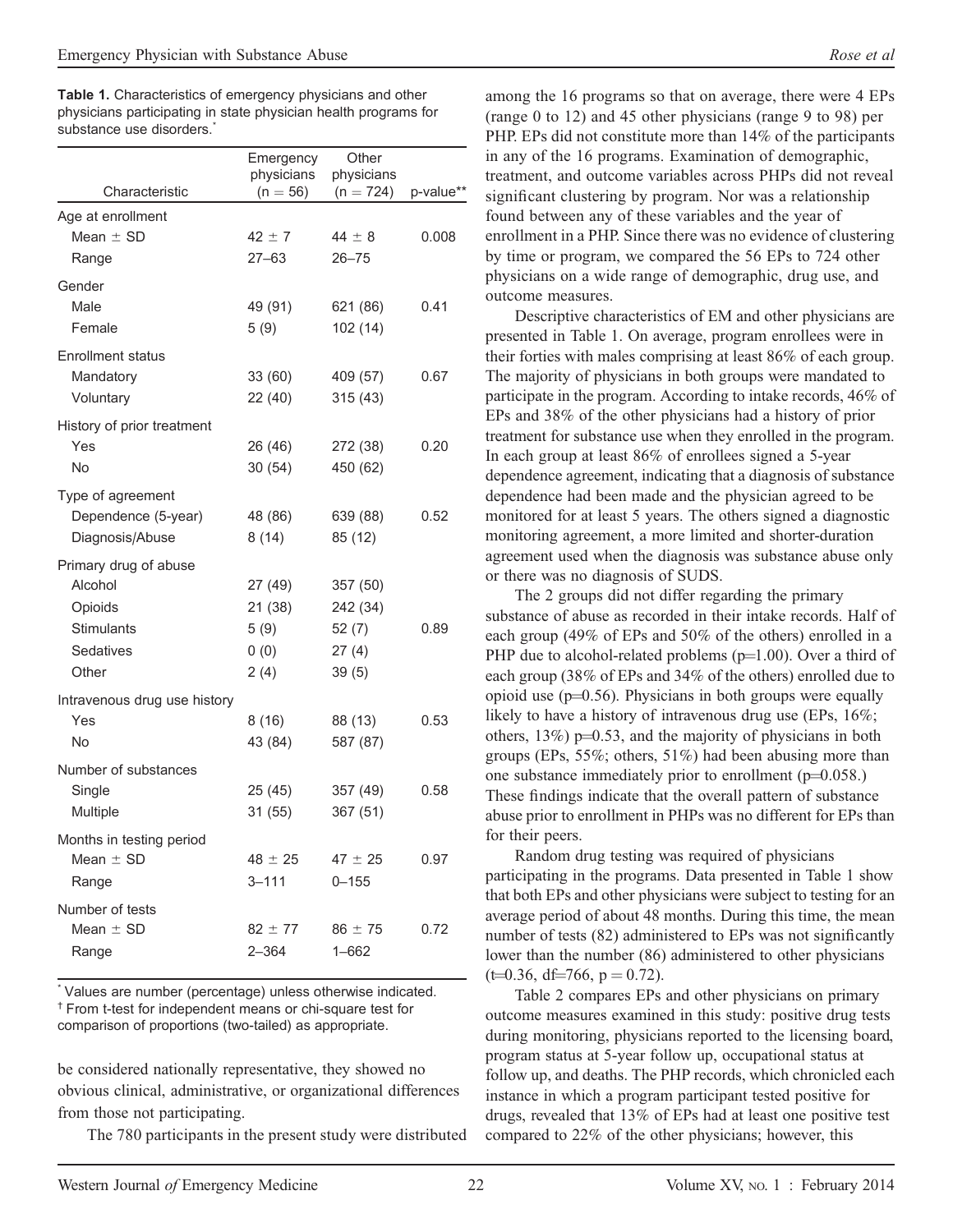| <b>Table 2.</b> Drug-testing outcomes and program and occupational   |
|----------------------------------------------------------------------|
| status of emergency physicians and other physicians at 5-year        |
| follow up of being in a state physician health program for substance |
| use disorders. <sup>*</sup>                                          |

|                                           | Emergency<br>physicians | Other<br>physicians |           |
|-------------------------------------------|-------------------------|---------------------|-----------|
| Outcome                                   | $(n = 56)$              | $(n = 724)$         | p-value** |
| Positive drug test                        |                         |                     |           |
| Yes                                       | 7(13)                   | 158 (22)            | 0.13      |
| No                                        | 49 (87)                 | 559 (78)            |           |
| Reported to board                         |                         |                     |           |
| Yes                                       | 9(16)                   | 146 (20)            | 0.60      |
| No                                        | 47 (84)                 | 577 (80)            |           |
| Program status                            |                         |                     |           |
| Completed contract                        | 40 (71)                 | 464 (64)            | 0.40      |
| Contract extended                         | 9(16)                   | 118 (16)            |           |
| Failed to complete                        | 7(13)                   | 142 (20)            |           |
| Occupational status                       |                         |                     |           |
| Licensed and                              |                         |                     |           |
| practicing medicine<br>Licensed & working | 47 (84)                 | 524 (72)            | 0.19      |
| (not clinical)                            | 4(7)                    | 35(5)               |           |
| Retired or left                           |                         |                     |           |
| practice voluntarily                      | 1 $(2)$                 | 30(4)               |           |
| License revoked                           | 2(4)                    | 82 (11)             |           |
| Died                                      | 0(0)                    | 29(4)               |           |
| Unknown                                   | 2(4)                    | 24 (3)              |           |
|                                           |                         |                     |           |

\* Values are number (percentage).

† From chi-square test for comparison of proportions (two-tailed).

difference was not significant ( $p = 0.13$ ). Similarly, the percentage of EPs (16%) reported to their state licensing agencies due to non-compliance with the terms of the PHP agreement or relapse was no different than the percentage for other physicians (20%) ( $p = 0.60$ ).

At the end of the 5-year follow-up period, 71% of EPs and 64% of other physicians had completed their contracts and were no longer required to be monitored (OR 1.4 [CI: 0.8-2.6],  $p = 0.31$ ) (Table 3). Another 16% of both groups had their contracts extended beyond the initial monitoring period (OR 1.0 [CI: 0.5-2.1],  $p = 1.00$ ). The reasons for continued monitoring included relapse; failure to comply with requirements, such as group attendance or therapy; or, in some cases, voluntary continuance to help prevent relapse and/or demonstrate continued recovery to others. Thirteen percent of EPs failed to complete the program, as did 20% of other physicians (OR 0.6 [CI: 0.3-1.3],  $p = 0.22$ ). These results indicate that EPs were no more or less likely than other physicians to complete the program, to fail to complete, or to extend the monitoring period beyond the original 5 years specified in their agreements.

The final outcome examined was participants' occupational status at follow up. A primary category of interest was the extent to which physicians who had participated in the programs were licensed and practicing medicine at the 5-year follow-up. The study found that the proportion of EPs (84%) continuing their medical practice was not significantly different than that of other physicians (72%) (OR 2.0 [CI: 1.0–4.1],  $p =$ 0.06). Nor was there a statistically significant difference between EPs (4%) and other physicians (11%) in regard to the percentage who had their licenses revoked (OR 0.3 [CI: 0.1- 1.2],  $p = 0.08$ ).

|                                  | Emergency physicians | Other physicians |                |           |
|----------------------------------|----------------------|------------------|----------------|-----------|
| Characteristic/Outcome           | $(n = 56)$           | $(n = 724)$      | OR (95% CI)    | p-value** |
| Primary drug of abuse            |                      |                  |                |           |
| Alcohol                          | 27 (49)              | 357(50)          | $1.0(0.6-1.6)$ | 1.00      |
| Opioids                          | 21 (38)              | 242 (34)         | $1.2(0.7-2.1)$ | 0.56      |
| Program status                   |                      |                  |                |           |
| Completed contract               | 40 (71)              | 464 (64)         | $1.4(0.8-2.6)$ | 0.31      |
| Contract extended                | 9(16)                | 118(16)          | $1.0(0.5-2.1)$ | 1.00      |
| Failed to complete               | 7(13)                | 142 (20)         | $0.6(0.3-1.3)$ | 0.22      |
| Occupational status              |                      |                  |                |           |
| Licensed and practicing medicine | 47 (84)              | 524 (72)         | $2.0(1.0-4.1)$ | 0.06      |
| License revoked                  | 2(4)                 | 82(11)           | $0.3(0.1-1.2)$ | 0.08      |

Table 3. Odds ratios (OR) for selected characteristics and outcomes of emergency physicians and other physicians in state physician health programs for substance use disorders.<sup>\*</sup>

\* Values are number (percentage); all odds ratios are emergency physicians/other physicians.

† From chi-square test for comparison of proportions (two-tailed).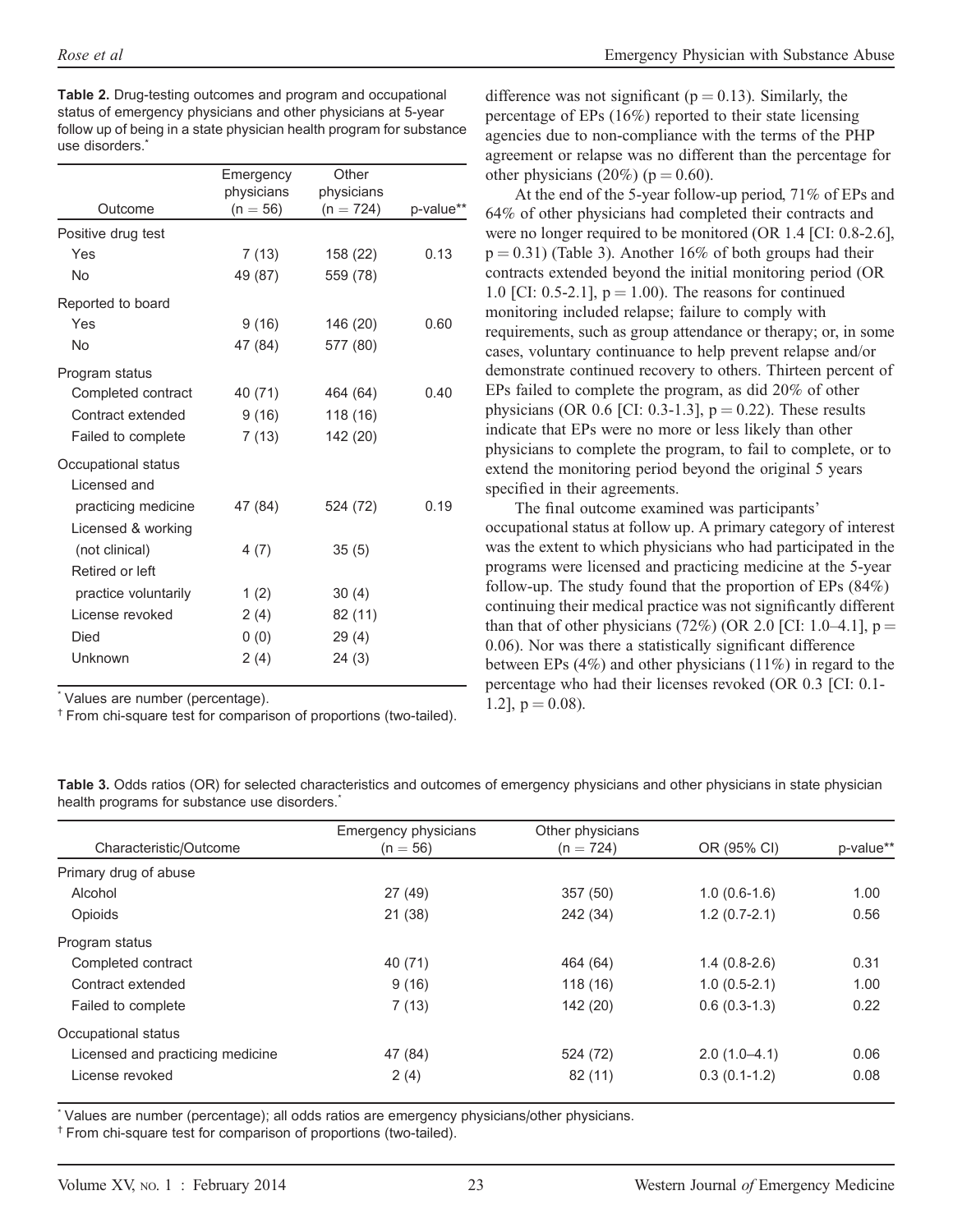#### **DISCUSSION**

This is the first published report examining the performance and outcomes of EPs enrolled in PHPs for SUD. Our study found EPs with SUD to be significantly overrepresented in PHPs. This is consistent with previous research findings of higher rates of SUD by EPs when compared to other physicians.

In this study, we examine the performance of EPs compared to other physicians with SUD in PHPs. It appears EPs did very well in the PHPs with an 84% success rate in completion and return to clinical practice at 5 years. Of the 3 outcomes variables measured, rates of relapse, successful completion of monitoring, and return to clinical practice, EPs had similar rates of success on all variables compared to the other physician cohort. Although not statistically better, EPs trended towards higher return-to-clinical-practice rates. There was also a trend in less license revocation in the EP cohort. These data support the conclusion that EPs do well following treatment of SUD with monitoring in PHPs and generally return to the practice of emergency medicine.

The higher rate of SUD in EPs found in this, as well as other studies, is an important bellwether of physician wellbeing for the specialty of emergency medicine. The reason for over-representation by EPs in PHP is unclear. It has been hypothesized that job stress, personality-type selection bias, and access to controlled substances, may be contributing factors.<sup>11</sup> Most of this is conjecture as there is no published evidence substantiating the cause.

Other specialties with high substance abuse prevalence, anesthesiology in particular, have examined this issue much more closely. $9,12-16$  Anesthesia has unique practice variables that may make long-term recovery from substance abuse more challenging (i.e. unrestricted access to narcotics); as such, the specialty has incorporated the understanding of physician SUD in anesthesia practice and training. Some specialties, such as pediatrics, have a much lower rate of SUDs in published results; consequently, specialty choice may be a variable in the development of SUDs.<sup>5</sup> It is important for emergency medicine to examine potential situations and risk factors in EM practice that may contribute to the development of SUD. Numerous genetic, psychological and social factors contribute to the development of SUD. However, evidence of higher rate of EPs with SUDS is concerning and an important area for examination. It can be hypothesized that EPs enjoy and are rewarded by high stress situations. Given the neurochemical nature of SUDs and the malfunction in the brain's reward center, the practice of emergency medicine may actually place individuals with a genetic potential for SUD at higher risk. Discussion of this particular issue is beyond the scope of this paper.

The results of this study are encouraging for the prognosis of EPs who enter PHPs. Addiction produces significant negative biologic, psychological, economic, and social

consequences for the physician. It is a progressive and fatal disease if left untreated. As with all diseases, early detection and intervention is important. Physicians need early and effective intervention to help recovery and prevent the negative consequences of addiction. However, the stigma, shame, and guilt associated with addiction frequently prevent physicians from seeking care. Many state licensing boards understand that a physician in recovery remains an excellent physician, which is why they often mandate participation in PHPs. This study indicates that physicians who fully embrace the lifestyle changes necessary for healthy recovery can go on to have happy and successful careers.

## LIMITATIONS

There are several limitations to the study. First, it is a retrospective cohort design. Unfortunately, given that there is no state, regional, or national registry of PHPs, data of this scope are difficult to obtain in a prospective manner. A second limitation is the small sample size of EPs. Although this study uses the largest existing dataset of physicians in PHPs followed for 5 years, the sample size prevents drawing some conclusions that may be more clearly seen with a larger study. Given the small sample size, the loss of 8 physicians to follow up may have affected the results. Some outcome variables trended towards significance, but the sample size precluded drawing a definite conclusion. Thirdly, there is the limitation in whether each participating state PHPs had an equivalent penetration into its medical community in the acquisition of physicians for monitoring. We were unable to determine the degree to which physicians from each of the states came forward and received intervention relative to the medical community at large.

#### **CONCLUSION**

The study supports the conclusion that EPs with SUD who participate in PHPs for 5 years of monitoring do well and have a similar relapse rates, program completion rates, and successful return-to-practice as compared to non-EPs. EPs have a high degree of success in PHPs. The study also supports previous research that has found that emergency medicine has a higher prevalence of substance abuse over other specialties. Further research is needed into the factors contributing to a higher prevalence of substance use disorder in emergency medicine and areas for education and early intervention. Given the significant patient care implications and the potential negative physical, psychological, and legal consequences of SUD, the emergency medical community needs to raise awareness of this problem and the resources available for treating affected physicians.

Address for Correspondence: John S. Rose, MD. University of California – Davis, 2315 Stockton Boulevard, PSSB2100, Sacramento, CA 95817. Email: john.rose@ucdmc.ucdavis.edu.